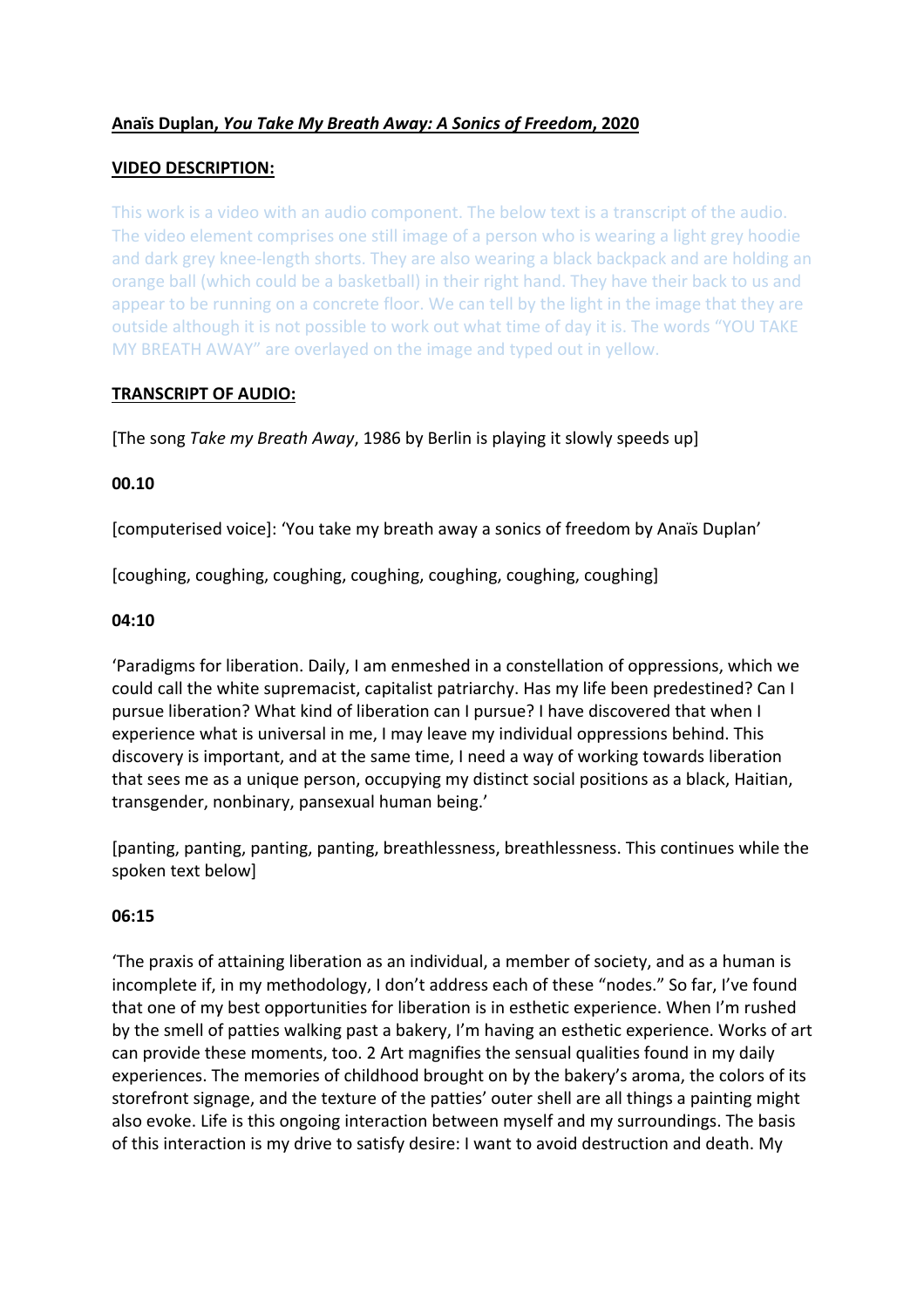environment is alternately supportive of and hostile about this goal. I fall in and out of equilibrium.'

## **08:10**

[cello drums and jazz piano can be heard underneath the text spoken below. Panting breathlessness and exasperated coughing can also be heard]

'After a period of chaos, the return to form and order is the beginning of the esthetic. How can art help us be free? In the words of Audre Lorde, through "the chaos of knowledge." The artist tries to return to union, which she does in and through conflict. The scientist tries to return to conflict, form and order marking the end of her work. The scientist illuminates the tension between thought and matter, which the artist tries to resolve. These figures need each other. Esthetic experience doesn't happen in a world without disequilibrium––a "perfect" world––nor in a world of always and only conflict. Sense is meaning. Without sense, there is no volition, motion, participation, or communication. As John Dewey writes in Art as Experience, "Oppositions of mind and body, soul and matter, spirit and flesh all have their origin, fundamentally, in fear of what life may bring forth." Art seeks this vitality. The many images and sounds that make up my experience gather sense together, and, at their conclusion, resound in unison.' [Coughing intensifies and fades away. Music intensifies and transitions. We can hear the sound of a saxophone]

### **11:05**

'3 Fear is unnecessary to live, but sometimes I force myself to live in it.'

[Daddy Cool, 1979 by Boney M starts playing and fades out]

## **11:50**

'Last night, I had a dream about lynchings. I was on a train with Dr. Martin Luther King Jr., a few other black folk, and many whites. [panting, breathlessness and music fade in] King held up his arms and suddenly the whites were gone. The lynchings in the dream were understood rather than seen. I had this dream after a late night phone call with my friend Jordan about the idea of harmony in Western esthetic theory. [Breathing turns into sexual moans] Beauty is truth and truth is beauty. Truth as a function of beauty. Harmony means white. Black is beautiful! Adrian Piper took photos of her naked body while reading The Critique of Pure Reason to make sure her body was still there. I don't want to talk about "the black body." Where is such a thing? I am not inside of anything. I want the monad. I want the monad. I want the monad. I want the monad. I want the monad. I want the monad. The monad, I want the monad, I want the monad I want integration, but not the kind that requires "white" and "black" to participate. Integration as the move from a dualist Cartesian world to the monist's world, so that transcendence is a misnomer––there being nothing to get beyond, to get above or around. [panting and breathing] In this single worldsubstance, everywhere is home; everything is forever; and everyone is inalienable.'

[Take my Breath Away, 1986 by Berlin is playing it slowly speeds up until the end.]